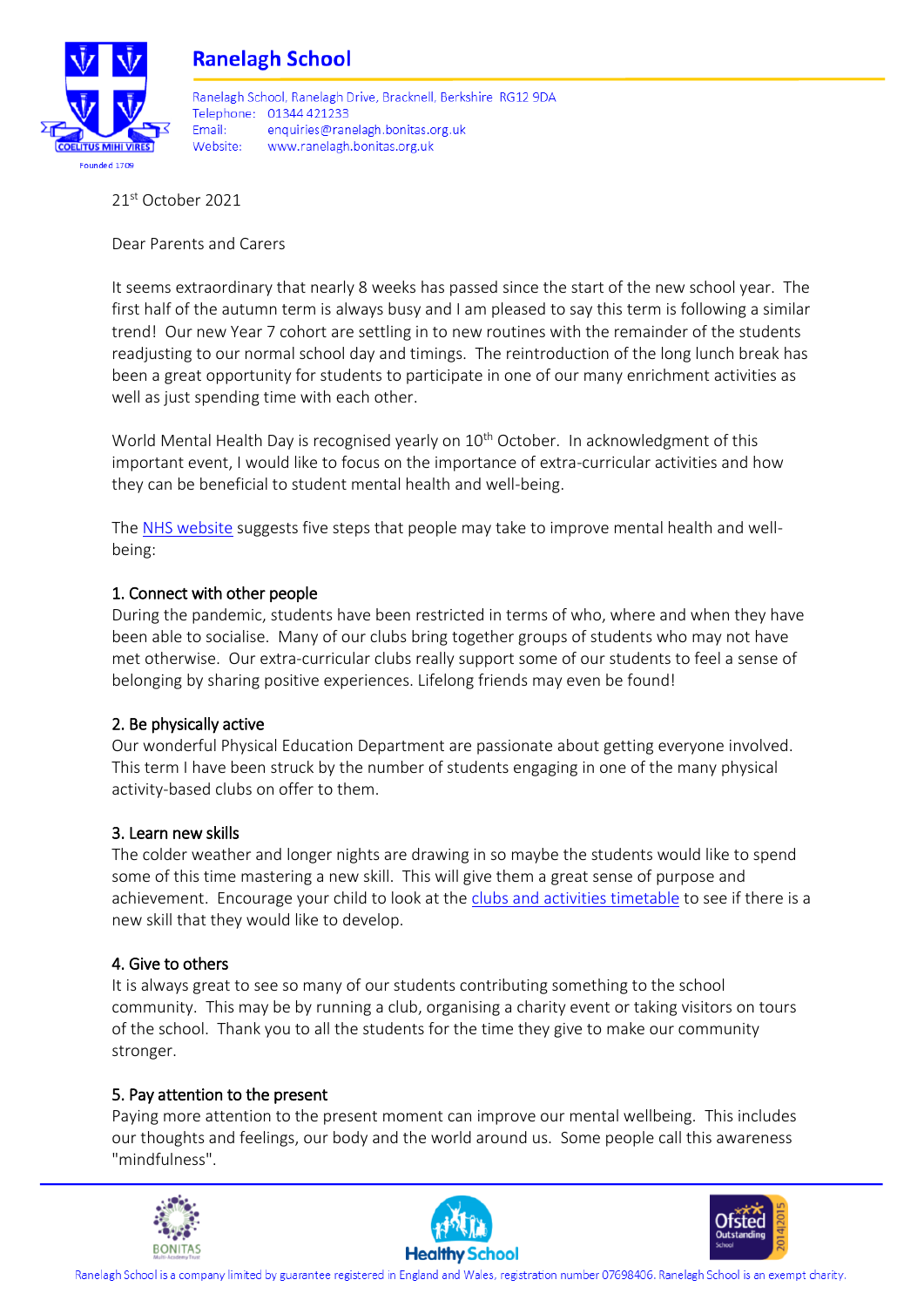Mindfulness can help us enjoy life more and understand ourselves better. It can positively change the way we feel about life and how we approach challenges.

If your child hasn't done so already then please encourage them to get involved in the wide range of activities offered by our dedicated staff. We want all students to make the most of the many opportunities and create fond memories of their time at Ranelagh.

#### Parking on site/off site

I have been noticing an increasing number of cars using the school site for drop off in the morning. Please may I remind some parents/carers that students should not be dropped off on the school site unless there is an exceptional reason. Ranelagh Drive is a very narrow road that is shared by cars and pedestrians. Limiting the traffic at peak times is essential in helping to keep students and residents safe. If there is an exceptional reason then please do contact me at school. Those parents/carers dropping off/collecting children off site are also reminded of the importance of not obstructing driveways or access points for residents and other road users and of not waiting in their car with the engine running. The school enjoys positive relationships with its neighbours, and it is important to preserve these.

#### COVID 19 updates

Please refer to my letter dated Thursday 21<sup>st</sup> October 2021 for the latest information. There are changes to our procedures in school from Monday  $1<sup>st</sup>$  November.

#### Year 7 Holy Communion

On Friday 8th October Year 7s were delighted to welcome Reverend Richard Lamey to lead their first communion service at the school. Year 7 communion is a significant date in the calendar, as all students are able to unite in what is a meaningful learning and spiritual experience (and this time we were allowed to sing hymns!) Whilst parents were unfortunately unable to attend, students conducted themselves brilliantly, with four students reading intercessions. In class, students prepared for this event by re-examining the events of the last supper and discussing the significance of the sacrament they would witness or partake in.

We look forward to further full school communion services later in the academic year.

#### SIMS Parent App

I am sorry that some of you are having technical issues with the SIMS Parent app. The issues we are all facing are not school centred. Our SIMS Data Manager has provided me with a detailed list of the issues and I am liaising directly with Capita to find a quick and satisfactory solution. In the short term some functionality may not be available for some users. Thank you for your patience.

| <b>BRAYBROOKE</b>                                                               | <b>CLEAVE</b>                                                                                 | <b>WATERSON</b>                                                                      | <b>WINROW</b>                                                                      |
|---------------------------------------------------------------------------------|-----------------------------------------------------------------------------------------------|--------------------------------------------------------------------------------------|------------------------------------------------------------------------------------|
| Evie Barrows (6D)<br>Holly Connolly (6D)<br>Lauren Dand (6G)<br>Megan Dell (6C) | Olivia Davis (6E)<br>Lara Kabigting (6H)<br>Indianna Roper (6G)<br>Anna-Rose Forsdick<br>(6F) | Jasmine Bains (6E)<br>Sam Cooper (6G)<br>Charlotte Walsh (6D)<br>Emily Woodards (6H) | Emma Juden (6F)<br>Jack Clayton (6A)<br>Isabelle Hawley (6F)<br>Bethany Irons (6E) |

#### HEADS OF HOUSES – 2021-2022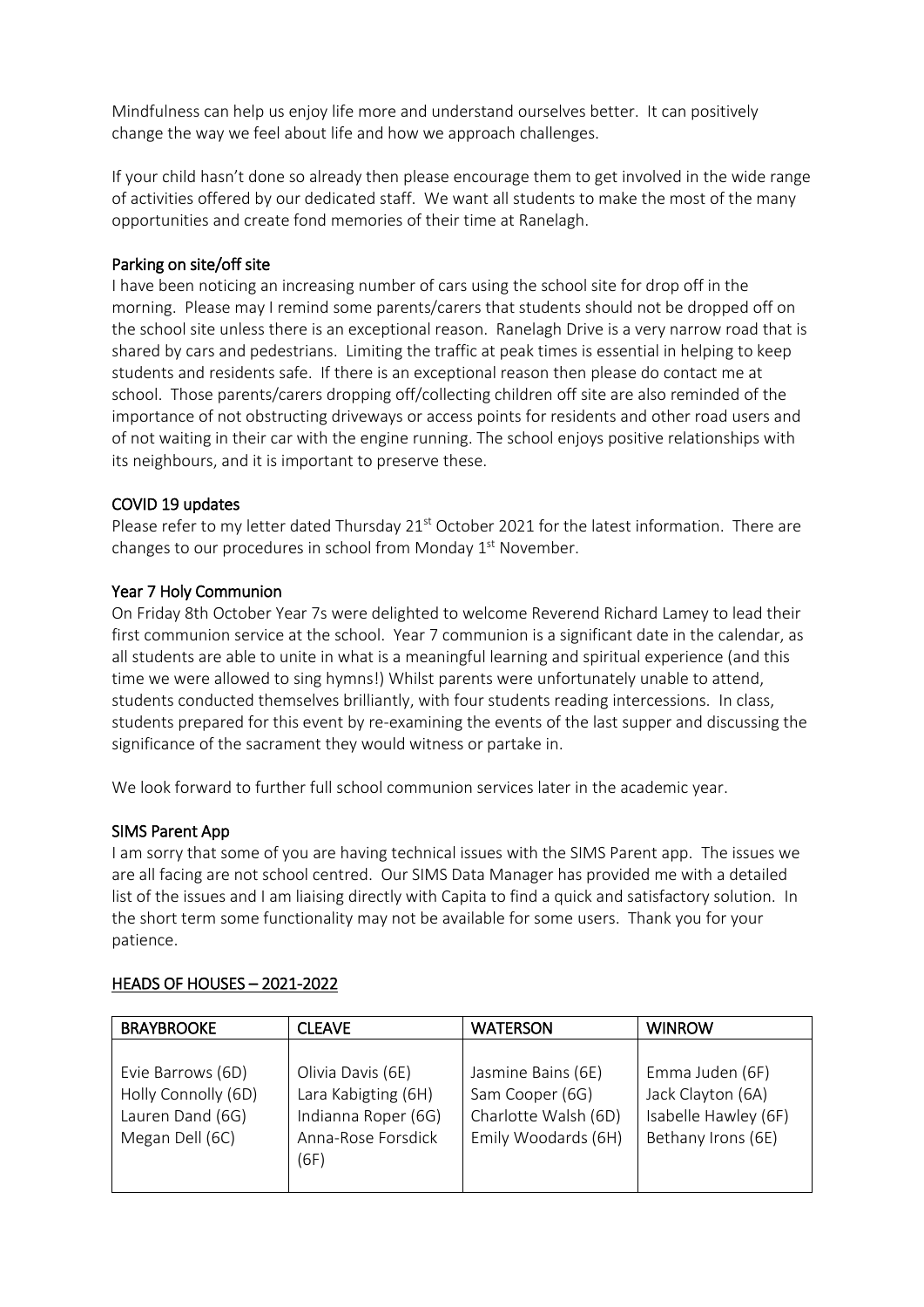#### DEPARTMENT NEWS

#### Art

#### Art into Industry



We believe that a stimulating work environment enhances productivity and well-being amongst staff, students and visitors alike. "*Art can break down linguistic, cultural and geographical boundaries between staff as well as make an important contribution to the perception of a company in the community'. Colin Tweedy*

Ranelagh School has an impressive reputation for the Arts. Recent work by our students have achieved local and national acclaim with A level students' work being recognised as contributing to the highest standard across the country.





Our Art into Industry project has been introduced to bring quality, original art

within the everyday reach of a wider audience for the benefit of business and the school.

We hope that the links we establish with you through our Art into Industry initiative will enable you to invest in your local community and will also raise your company's profile with a potential workforce of the future: our students.

To maintain the freshness and dynamism of your workplace we will rotate the artwork on an annual basis,

letting you choose the paintings that most suit your needs.





You can select from a wide range of content, sizes, styles and shapes to best suit your office environment.

Our fees of £250 per painting, assist in covering student materials. Any

profits we make will be re-invested in the school to enrich the creative experience of our pupils.

Ranelagh is committed to the highest standards of education; this fact is reflected in our last 3 OFSTED inspections which recognised our school as outstanding.

Please join us in this enterprising initiative. We

want our talented pupils to be proud of their achievements and we want you and your employees to share in their creativity and success.

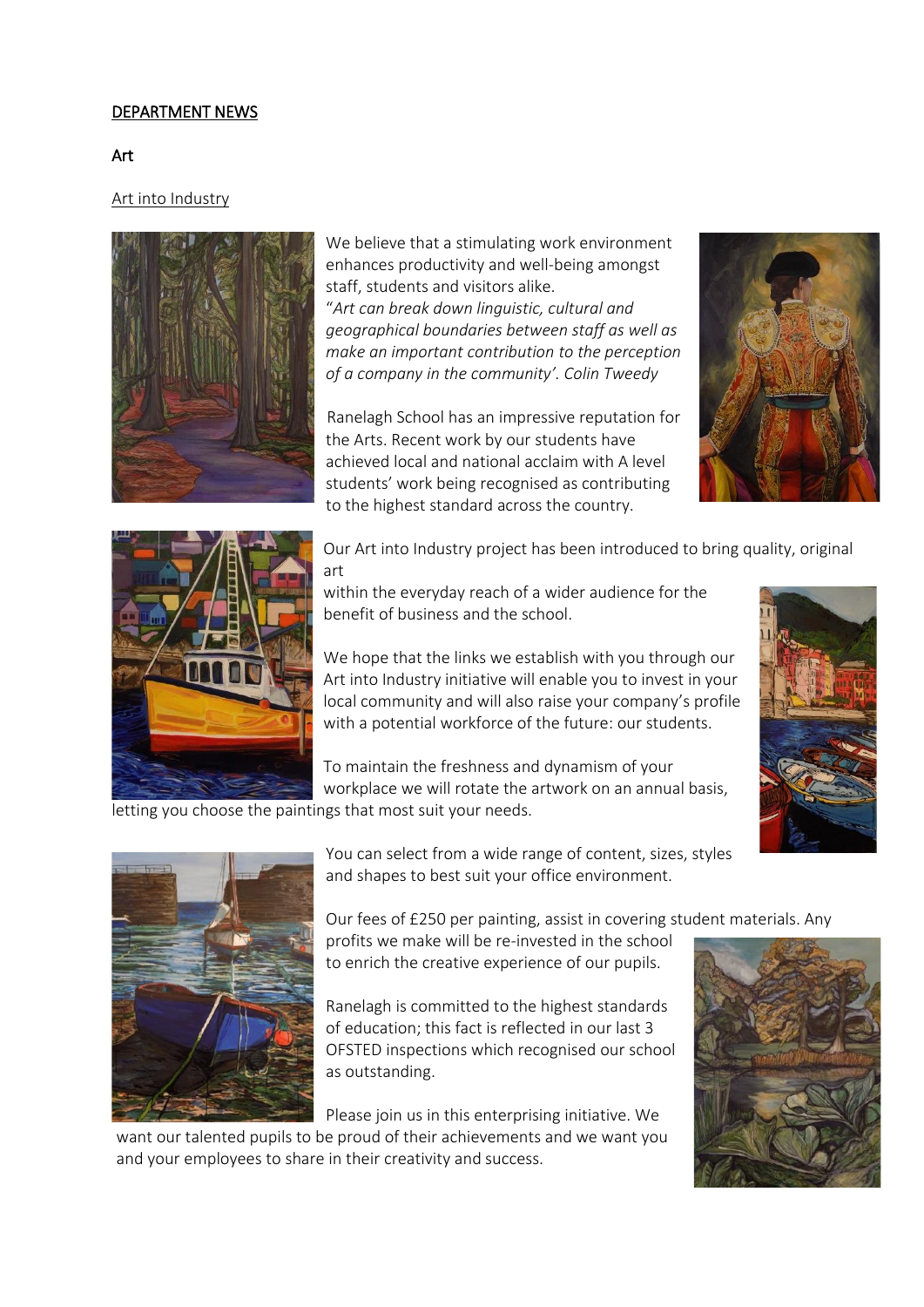Contact: Annie Edmunds, Director of Visual Arts, Email: [aedmunds@ranelagh.bonitas.sch.uk](mailto:aedmunds@ranelagh.bonitas.sch.uk)

#### Art Trip to Tate Britain Review



Upon arriving at the Tate Britain on Monday the  $11<sup>th</sup>$  of October, Art classes from Year 12 and 13 were excited to see Paula Rego's fine art exhibition.

Split into two groups, they took turns entering the exhibition with respect to COVID rules.

The chronological presentation of her work meant that viewers were guided through the art of her life, engaging with all the historic and personal events that impacted her

confident, rich style. Her paintings began very expressive and experimental, creating large, colourful collage works.

As the exhibition progressed, so did the awareness of Rego's driven, feminist and humanitarian passions; shown in her series called 'possession' which included large pastels depicting women's experience of both martyrdom and self-determination, and also her bold but moving 'The pain of others'. However, her colourful quirky style in the majority of her paintings meant students stood in awe of this Portuguese artist, while also learning a few tricks and gaining fresh ideas for their own A level portfolios.

Meanwhile, students waiting to view Rego's works, were free to explore the rest of Tate Britain's abundance of fine art. Students were also encouraged to do their own sketches throughout the day, often taking inspiration from paintings that correlated with their own portfolio topics.



A particular highlight of the trip, was getting to see the bonus exhibition 'Parallel Planet' by Heather Philipson which was visually stimulating.

A big thank you to Ms Edmunds, Miss Bailey, Mrs Arnold and Mrs Maple for organising this wonderful trip!

Toby Dossett 6D

#### Computer Science

The Computer Science Department would like to present our brand-new Computer Corner. The inside of a desktop computer is not as complicated as you may think and in our Computer Corner you can find the major components that make the inside of a computer as put together by our GCSE Computer Science student Conner Wilkinson (11U). Conner went through our extensive collection of computer parts and put them on display in C67 for everyone's enjoyment. You will find an old CPU, different motherboards, memory cards, fans, buses, hard drives, cd/dvd drives and many other artifacts!

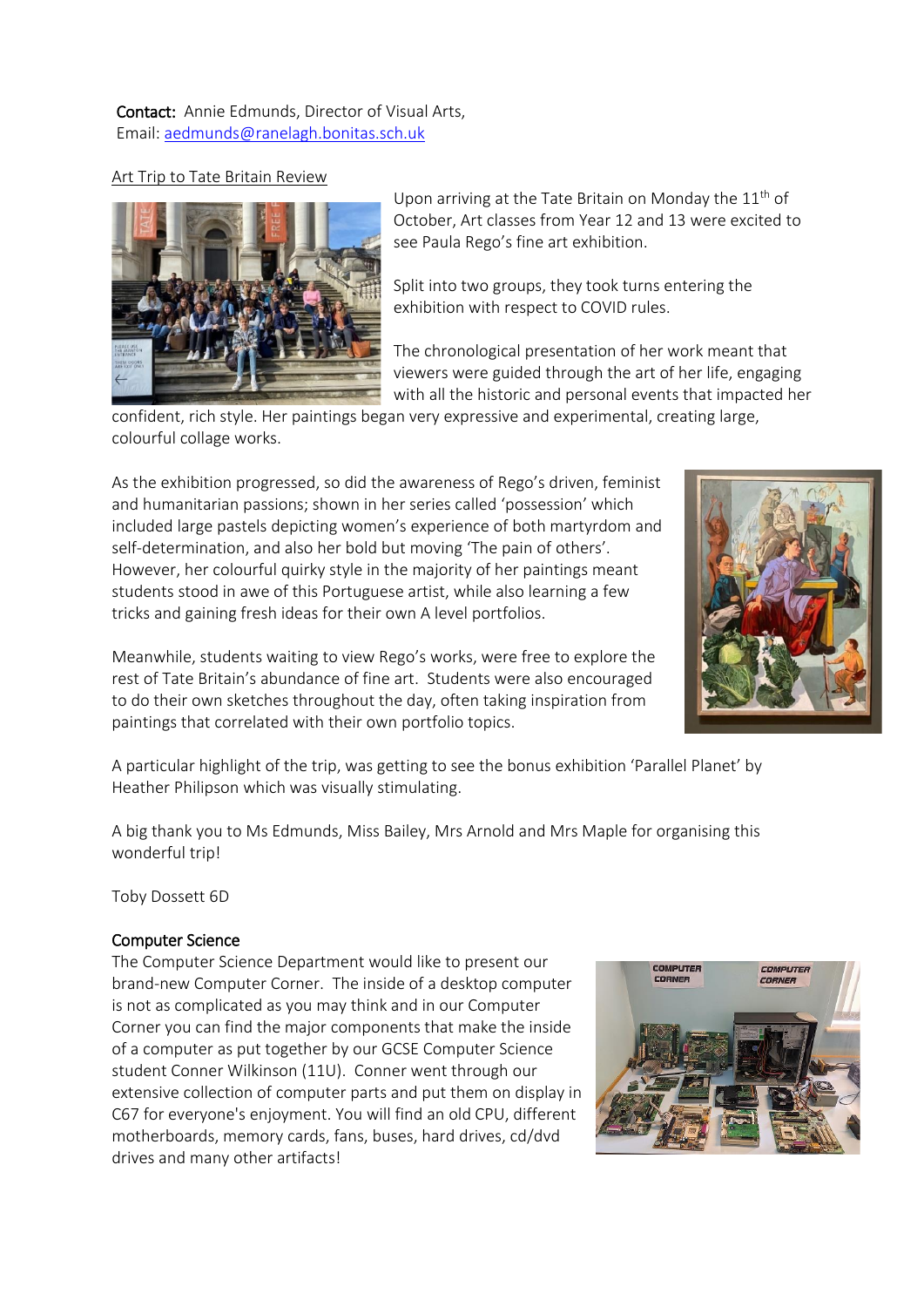#### Drama & Music

#### School Musical

This year, it brings the Drama and Music departments great pleasure to invite students and staff to audition for the next whole school musical of 'Little Shop of Horrors'.



We are looking for actors, dancers and singers for an array of parts, large and small.

If you would like to be a part of this fun and energetic show, come along to auditions at the following times:

Tuesday 9th Nov after school in M1 - Year 10 & 11

Thursday 11th Nov lunchtime in the Studio - Year

8 & 9

Wednesday 17th Nov lunchtime in the Studio - Year 7 Thursday 18th Nov lunchtime in M1 - Year 12 & 13

Audition materials can be picked up from the back of the Drama Studio on top of the class boxes

#### English

#### National Poetry Day Competition

Thursday 7th October was National Poetry Day which we celebrated with an exciting poetry competition. Students from all year groups were challenged to write any style of poem they liked, whether it be limerick, Haiku, acrostic, sonnet or free verse. The theme this year was choice.

Poems from all year groups were entered with a whole range of perspectives, from what to have for breakfast to the big decisions about the future. Well done to everyone who took part – all entries were superb!

After a long deliberation, three amazing winners were chosen: Seth Milambo 7V 'Choice (a song)', Patti Mandache 10W 'The Choice of Life Exists on Both Sides', and Skyla Priddle 8W 'Choice'.

Congratulations to these three well deserved winners who had both flair and rhythm – bravo!

#### Geography

#### Geography trip - Dinton Pastures, River Emmbrook

On the  $14<sup>th</sup>$  and  $15<sup>th</sup>$  of September, Year 11 GCSE Geography went to pursue the fieldwork section of their course. They are currently studying rivers and our visit to Dinton Pastures enabled us to conduct an experiment using the River Emmbrook as our model. The intention of the experiment was to compare our results against the Bradshaw Model. Both groups were excited to be out and about again.

Below are two students comments on the day: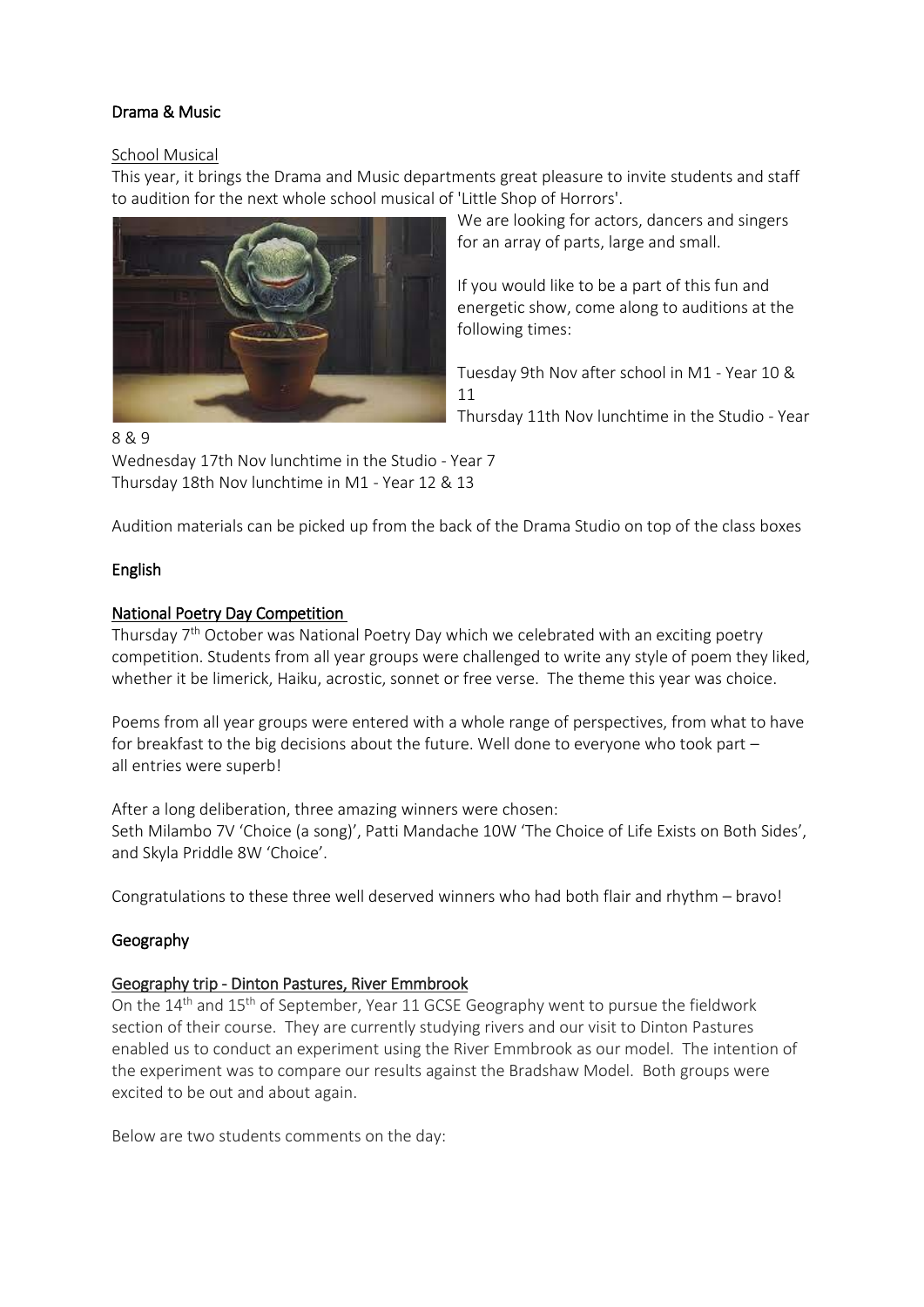Tilly Connelly: I conducted my fieldwork on the very wet first day. The overall experiment was interrupted and hampered with the heavy rainfall. Therefore, the experiment being in a river, turned out to be a struggle. I wore my wellingtons, hoping that it would shield me from wet and cold feet throughout the day, but I was wrong. The stream overflowed my boots and I was stuck with dripping socks for the remainder of the day. However, this didn't stop my group and I from having fun and collecting a variety of results. By the end of the tiring yet insightful day, we all had results which we could use for our exams and we were very lucky to have been able to pursue this fieldwork in person. I really enjoyed the drizzly day.

Daisy MacDonald: I had the pleasure of conducting my fieldwork on the second, sunnier, day. After heavy rainfall the day before, we were lucky to have a strong river to assess. Nevertheless, the day didn't not start off so easy; the trains were delayed. My group and I were stuck, sat outside on the Bracknell station platform for an extra hour. This wasn't all bad because we got to brainstorm our predictions of the work and get our geography caps on. Once we arrived at the destination, we got to work straight away. Our measuring and sketching went smoothly.

#### MFL

#### European Day of Languages

On 23rd and 24th September, the Modern Foreign Languages department hosted a range of events and competitions to celebrate European Day of Languages.



The celebrations began with Year 7 students taking part in a foreign languages' poster and pebble competition. We were very impressed by the quality of this year's entries, as well as by the creativity that students showed in this competition. Well done to all students involved!



Year 8 students participated in a language "boxing match". Students used their Oracy skills to discuss the importance of the Ranelagh Student Learner Profile (RSLP) qualities in language and learning, working as a team and showing off their persuasive debating skills in the "ring".

Year 9 students took part in our annual Foreign Language Quiz, where they showed off an impressive knowledge of foreign

languages and culture. Well done to those students that managed to answer even the most obscure questions!

The celebrations continued when we had the opportunity to taste a variety of European food for breakfast and lunch. Our thanks to the canteen staff for preparing all the delicious dishes.

We also held a lesson for beginner's in Italian, for students in Year 10 and 11. They had the opportunity to learn some useful Italian phrases to show off on their next trip to Italy!

The final event of the celebration saw Year 7 and 8 students taking part in a fiercely contested Treasure Hunt around the school. This required students to put their language and cultural knowledge into practice. Congratulations to Joshua,

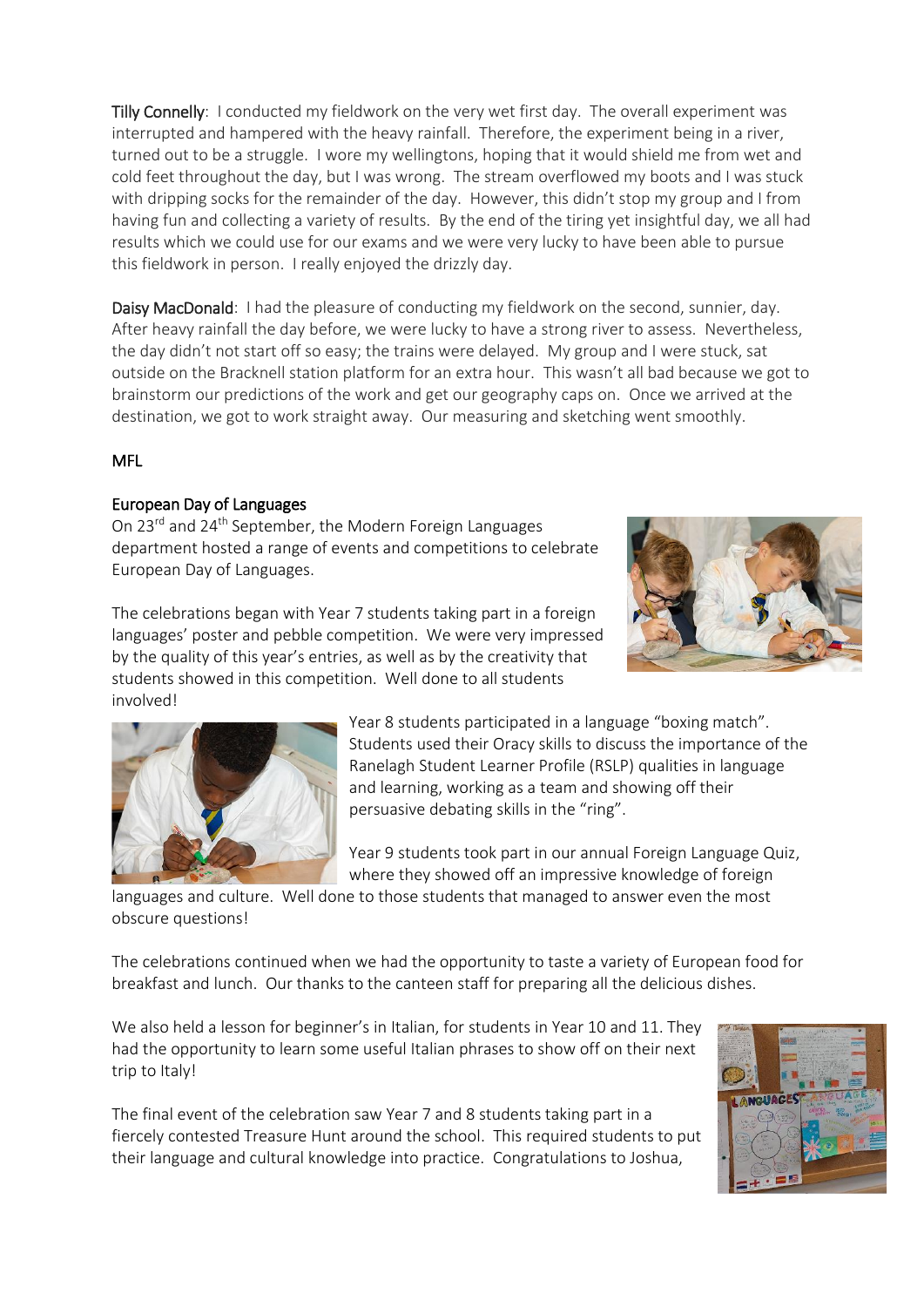Tom and Hayden in 8Z, and Annabelle, Poppy and Elisha in 7W for finding all the clues and answering the questions correctly!

The celebrations were a great success thanks to the enthusiasm and passion of all students, and comments from those that took part in the activities made this week so worthwhile:



*"Last Friday we found out that we had won the European day of Language treasure hunt. We were shocked but excited to be announced this year's winners and to get the reward of a book. We worked as a team throughout the task and took our time with each clue. We brainstormed each question until we found a satisfactory answer to it. I personally found it fun and exciting and would recommend it to the Year 7s for next year. I hope to do it again in Year 9!" - Joshua, Year 8*

*"After finding out that my team had won one of the European day of language competitions I was beaming for the rest of the day in earning a prize that our trio had won. The diary is now special to me because I still can't believe I've won it" - Hayden, 8Z*

The events were thoroughly enjoyed by all students, and the MFL department would like to take this opportunity to thank both students and staff for joining us in celebrating foreign languages and cultural diversity.

#### RE

#### Holocaust Education Ambassadors

We are pleased to announce our Holocaust Education Ambassadors, who will work with the Holocaust Educational Trust on the 'Lessons from Auschwitz Project'. They have the opportunity to meet virtually with a Holocaust survivor, view the Auschwitz Memorial museum through virtual reality and engage with first-hand testimony. They will then share their experience/knowledge with other members of the school community. The four Holocaust Education Ambassadors are:

Stephanie Barter (6F), Joseph Fuller (6A), Charlotte Walsh (6D) and Chelsea Wood (6A).

#### ROUTINE INFORMATION

#### Uniform

All students are now wearing winter uniform. Thank you for the support you give the school in encouraging your children to look smart. In particular, students are reminded that:

- $\checkmark$  Shirts/blouses must be tucked in
- ✓ Skirts must not be rolled up
- $\checkmark$  No jewellery, except as stated on the website
- ✓ Long hair must be tied back off the face; no extreme hairstyles
- $\checkmark$  Black shoes only no boots or trainers
- $\checkmark$  Skirts to be worn with knee socks/tights
- $\checkmark$  All PE equipment/clothing should have a name label or initials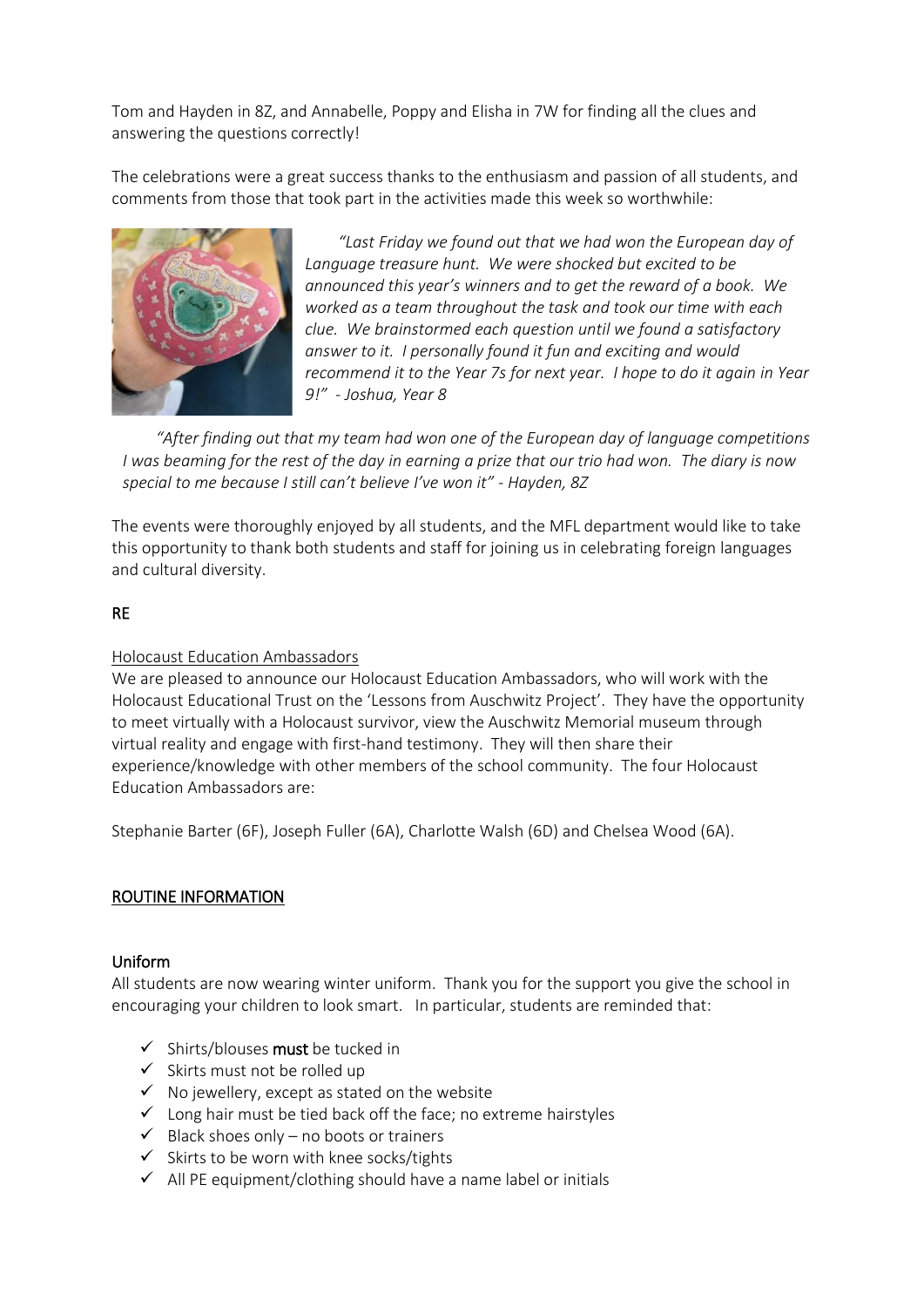The school office continues to sell Ranelagh school tights and ties. We would also like to reiterate that boys are not permitted to wear skin-tight trousers. If these have been purchased in error, it is possible to buy appropriate replacements at a reasonable cost from the second-hand uniform supply in school.

#### Contact details

In order to help us to accurately maintain our records, please ensure the school is informed immediately of any change of address, telephone number or email address.

#### Absence

If your child is displaying the symptoms of COVID-19 or is unwell and unable to attend school, please inform the school early on the first day of absence (by telephone before 9.00am – select option1 and leave a message on the answerphone) and on each subsequent day of absence. If we have not received a message or you do not give the reason for your child's absence the school will contact you. Whilst we encourage prompt arrival to school please also remind your child to sign in at reception if they miss registration. Please refer to the Attendance: School Practice Reference checklist.

Please ensure you complete a Notification of Absence form when your child returns to school following illness. This can be found on the school's parent portal.

Further information regarding attendance can be found on the website: <https://ranelagh.bonitas.org.uk/school-information/attendance/>

#### Free school meals

Free school meals are available to children whose parents/carers are in receipt of a qualifying benefit. More information is available from your Local Authority at eithe[r www.bracknell](http://www.bracknell-forest.gov.uk/%20freeschoolmeals)[forest.gov.uk/ freeschoolmeals](http://www.bracknell-forest.gov.uk/%20freeschoolmeals) or [www.wokingham.gov.uk/schools/schoolmeals/,](http://www.wokingham.gov.uk/schools/schoolmeals/) or please telephone the school and speak to Mrs Moir, Head of Operations and Finance.

#### Pupil Premium

The school receives additional funding, called the Pupil Premium, for each student in receipt of free school meals, for each looked-after child and children from families with parents in the Armed Forces. This additional funding is used to help children in this group make the best progress possible.

If you would like more information, please contact Miss Starr, Assistant Headteacher.

#### Mobile telephones

Mobile telephones are not allowed in school. In exceptional circumstances permission to bring a phone into school may be obtained from the Headteacher. In such cases the mobile phone must be handed in at the school office for safekeeping during the day.

#### School Website

Students parents and carers new to Ranelagh are reminded that the school website is packed with useful information, including details of each 'half terms' menu choices (School Information – Catering), information about clubs and activities (School Information) and support for student well-being (School Information – Keeping Well – Staying Safe).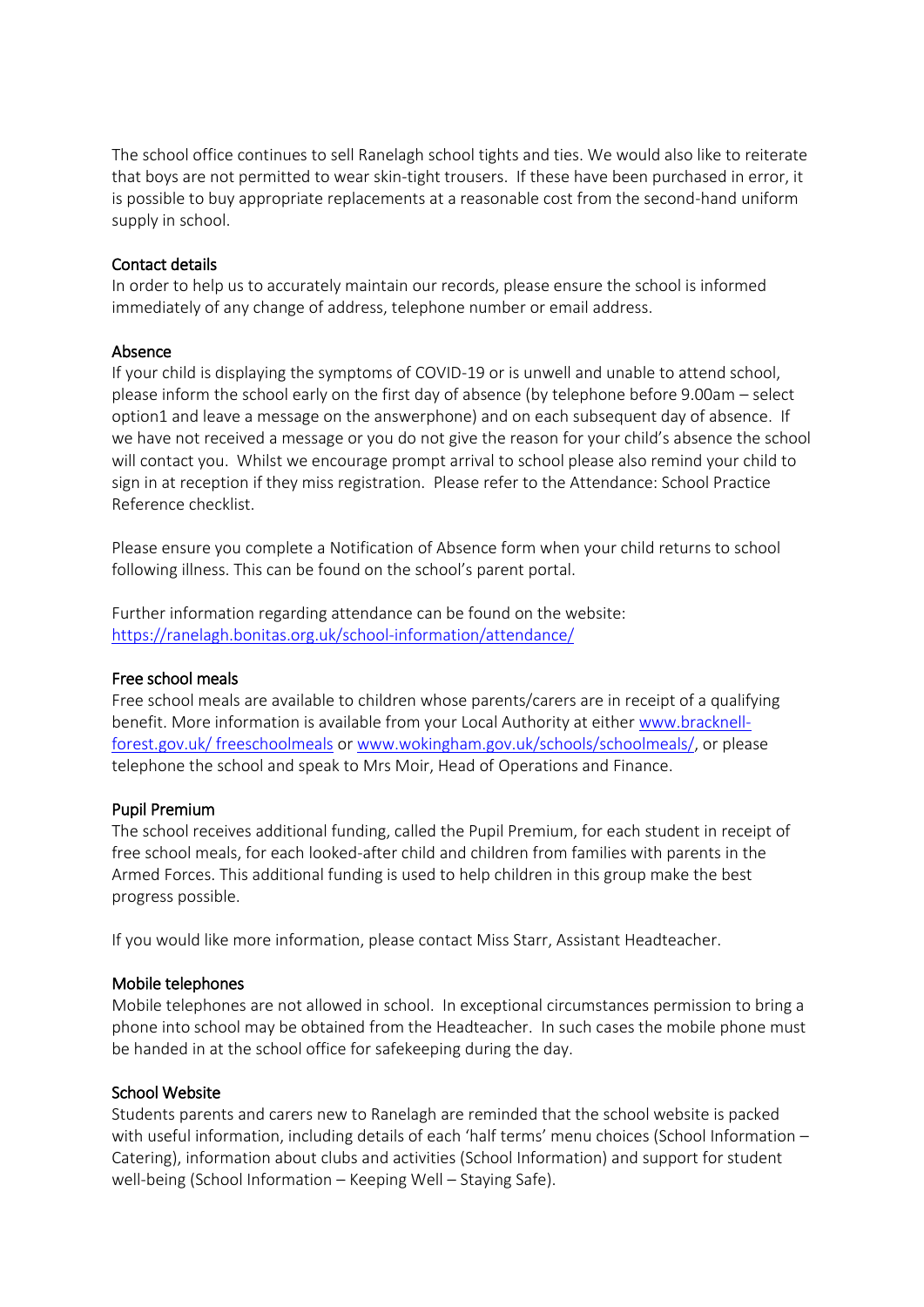#### SUPPORT FOR THE SCHOOL AND OTHER NOTICES

Friends of Ranelagh – News and updates - Appendix 1

PTA – News and updates– Appendix 2

#### Ranelagh Prayer Group

The Ranelagh Prayer Group met for the first time in person for over two years due to the restrictions, 16 attended and prayed about the school, its leaders, its staff, the students and you the Ranelagh family. It's really relaxed, lasts for an hour once every term and all are welcome. The name of Jesus is integral to the school as are the way He lived His life and His impact. Regardless of faith or belief, His is a fantastic role model to aspire to. To love, forgive, show tolerance, welcome and encourage. Please contact our Chaplain, Adrian Laws: [alaws@ranelagh.bonitas.org.uk](mailto:alaws@ranelagh.bonitas.org.uk) for further information.

The next Ranelagh Prayer meeting will be held on Monday 29th November in the school Library from 7.30pm.

| Monday 25 - Friday 29 Oct    | <b>Half Term</b>                                 |  |
|------------------------------|--------------------------------------------------|--|
| Tuesday 2 Nov                | Year 11 Computer Science visit to Bletchley Park |  |
| Thursday 4 Nov               | Prizegiving                                      |  |
| Tuesday 9 Nov                | Year 12 Open Evening                             |  |
| Monday 15 Nov                | Year 11 Mock Examinations (1)                    |  |
| Monday 22 Nov                | Year 11 Mock Examinations (2)                    |  |
| Friday 26 Nov                | <b>Professional Training Day</b>                 |  |
| Friday 3 Dec                 | 6 <sup>th</sup> Form Christmas Ball (TBC)        |  |
| Wednesday 8 Dec              | Christmas Concert 7.00pm (TBC)                   |  |
| Thursday 16 Dec              | Carol Service - Holy Trinity Church 7.00pm (TBC) |  |
| Monday 20 Dec - Monday 3 Jan | <b>Christmas Holidays</b>                        |  |
| Tuesday 4 Jan                | <b>Start of Spring Term</b>                      |  |

#### DATES FOR YOUR DIARY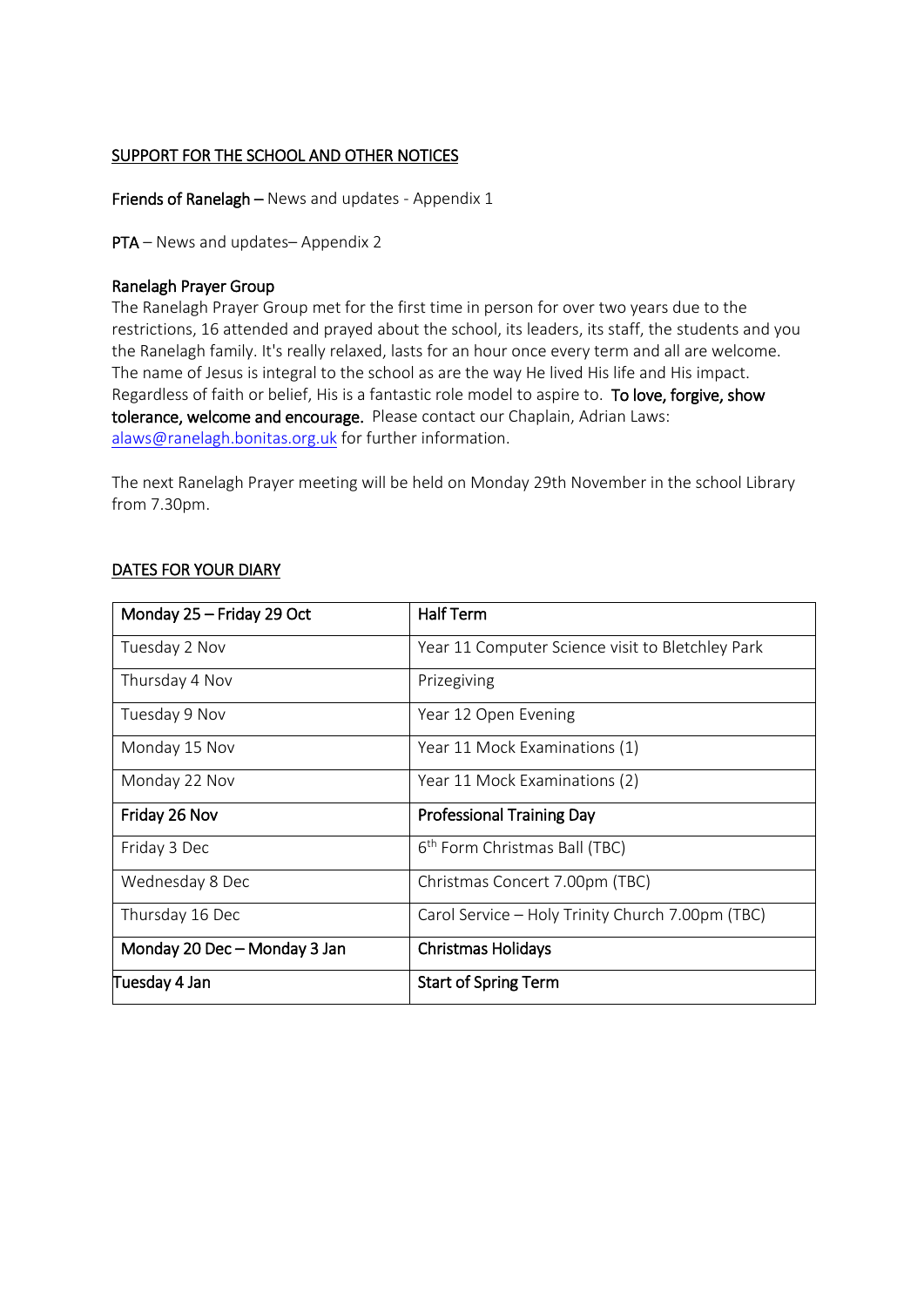#### And finally,

I would like to wish you all a lovely half term break. I hope you all have a relaxing time over the coming week and that you are able to catch up with family and friends.

Yours sincerely

 $\overline{c}$ 2

Timothy Griffith Headteacher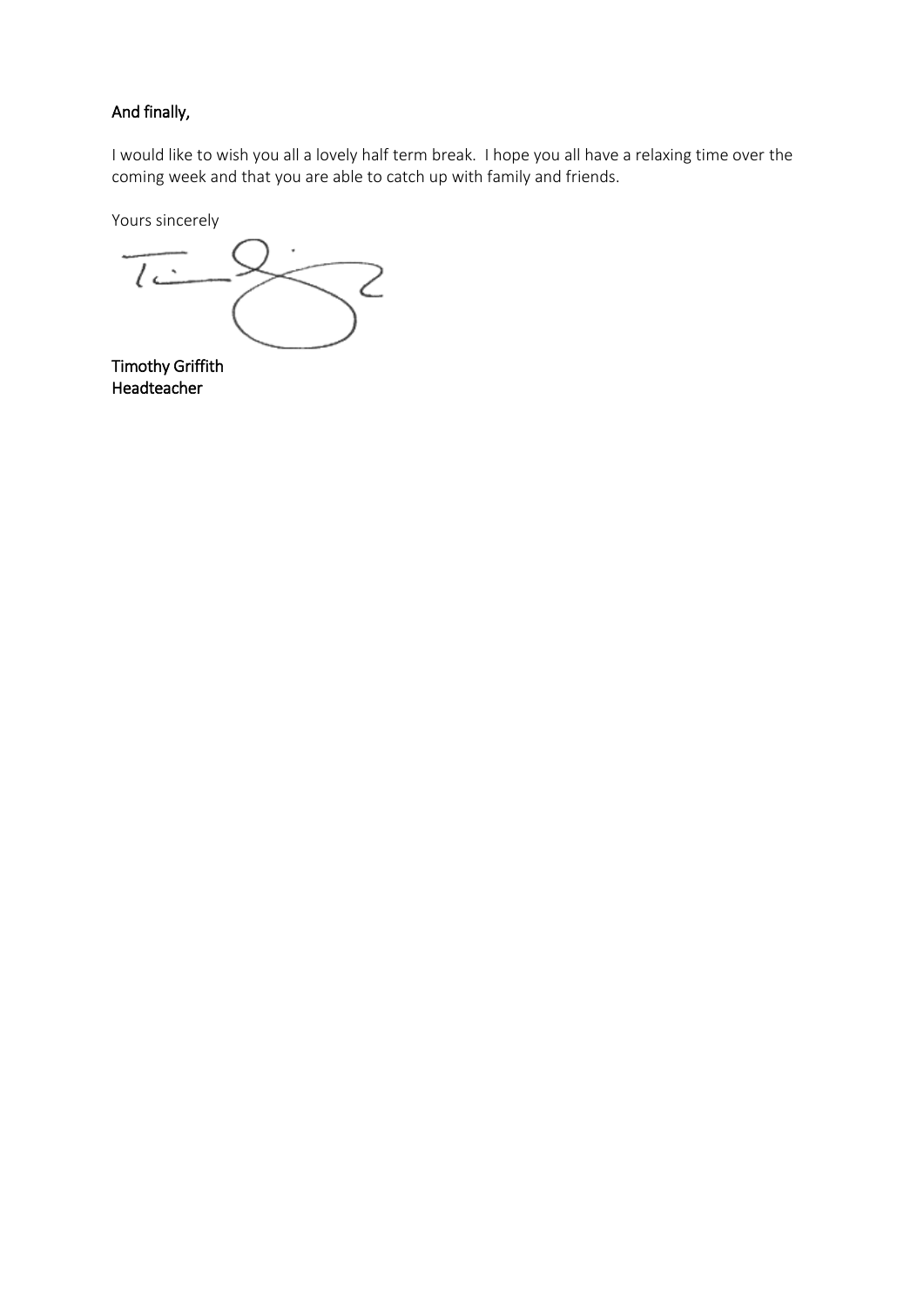

Raising money for your children's benefit

Dear fellow parent

As we look towards the late autumn and the onset of winter, it is with the continuing threat of COVID-19 having over us but with vaccinations available and booster jabs being introduced there is cause for optimism.

That said, the Friends recognise that the school still faces challenges and needs to do things differently to protect students and staff; we are looking at funding projects to make this 'new normal' less of a burden for all concerned but the Friends' ability to do so relies wholly on the generosity of parents. Further details about these projects will be available shortly so please keep an eye on the Friends page of the website:<https://ranelagh.bonitas.org.uk/associations/friends-of-ranelagh/>

It never ceased to amaze me how generous you all can be; I am reminded of Mrs Winrow and her comment, which I paraphrase, that "Ranelagh parents are different" – this is true!

However, in order to continue to be able deliver such aid to the school, we need you to keep donating and for those parents who, for whatever reason, do not currently do so but are in a position to contribute to the Friends, please do contact us about how you can help our school; my e-mail address is below.

If you are interested in the Friends finances, please do ask for a copy of the accounts for 2020-21, which will be available on the Charity Commission website, in due course.

On a personal note, having been a member of the Friends since 2012, and Chairman for the last three years, it is time for me to hand the baton on, particularly since both my children have now left the school.

I would encourage you to get involved; I saw my children thrive in their time at Ranelagh, develop into decent young people and go on to fulfil their ambitions – this was, in small part, due to the contribution that the Friends have made to the school over very many years – to ensure this continues for current and future students, please do consider joining the Friends. We need you!

With all good wishes

**Robert McLean** Chairman **[Friends of Ranelagh](https://www.ranelagh.bracknell-forest.sch.uk/associations/friends-of-ranelagh/)** 

e: [robbiemcl@hotmail.com](mailto:robbiemcl@hotmail.com)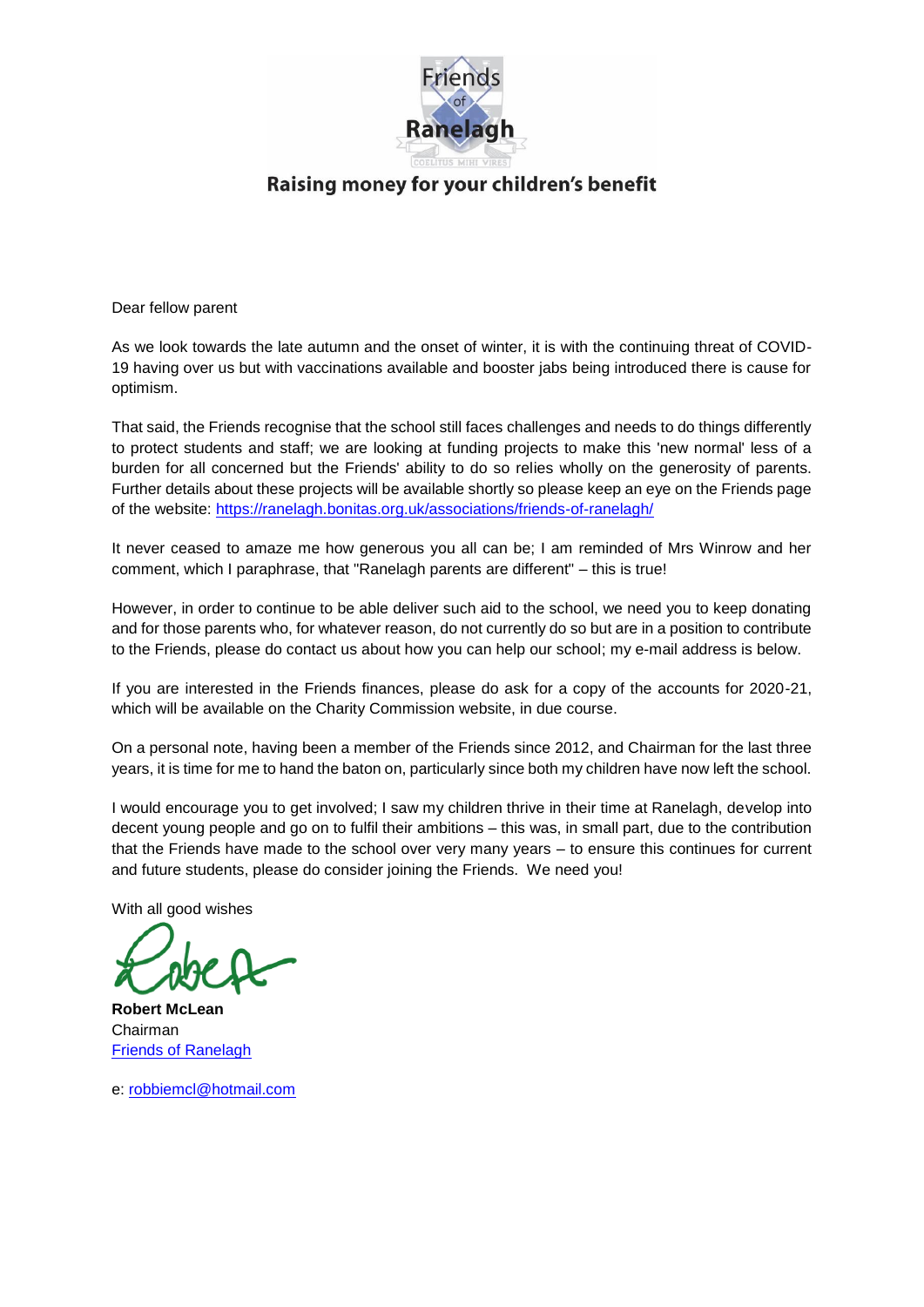# **Ranelagh School PTA** Putting the fun into fundraising



Dear Parents and Carers,

After some well-deserved time off over the summer, the PTA team is once again ready to raise funds for our school whilst providing opportunities for our school community to come together. COVID made last year very testing for us, but we are pleased to say that the plan (currently!) is to start arranging some face-to-face events again, whilst also continuing to embrace some virtual solutions where it's safer and more effective to do so. This half term has flown by and we are already looking forward to many activities taking place between now and Christmas!

Thank you to those of you who were able to join us for our AGM and committee meeting on 28th September. The minutes of our meetings are available on the PTA [meetings and](https://www.ranelagh.bracknell-forest.sch.uk/associations/parent-teacher-association/pta-meetings-newsletters/)  [newsletter](https://www.ranelagh.bracknell-forest.sch.uk/associations/parent-teacher-association/pta-meetings-newsletters/) pages within the school website. At our AGM, we welcomed many new [committee](https://ranelagh.bonitas.org.uk/associations/parent-teacher-association/pta-committee-members-2021-2022/) members to our PTA and elected a new chairperson – Liz Flanagan – who takes over from Nicola Daniell. A huge thank you to Nicola for leading the PTA over the last few years. It is always fantastic to have new volunteers, who will no doubt bring fresh energy and ideas!

In our AGM, we also ratified our updated constitution, which can also be found in the PTA section of the school [website.](https://ranelagh.bonitas.org.uk/associations/parent-teacher-association/)

Our next committee meeting will take place in school soon after half-term on Tuesday 2 November at 6.30pm. Please join us if you would like to find out more about what we do or offer your support – everyone is welcome.

Our next committee meeting will take place in school soon after half-term - on Tuesday 2 November at 6.30pm. Please join us if you would like to find out more about what we do or offer your support – everyone is welcome.

We will be having another **Bag2School clothing collection** this term to raise funds. Bag2School is a company that specialises in the reuse and recycling of good quality second hand clothing. The more the bags weigh on collection day, the more we get paid! Donations can be dropped off from Friday 29<sup>th</sup> October until 8pm on Sunday 7<sup>th</sup> November to any of the following locations:

- 10 Lysander Drive, The Parks, RG12 9NZ
- 28 Astra Mead, Winkfield Row, RG42 7TA
- 27 Top Common, Warfield, RG42 3SH

We can collect men's, ladies' & children's clothing, paired shoes, handbags, belts & accessories (No uniforms, workwear, pillows, duvets or pieces of fabric). The full list of items that we can collect can be found on the Bag2School website - <https://bag2school.com/what-we-collect>

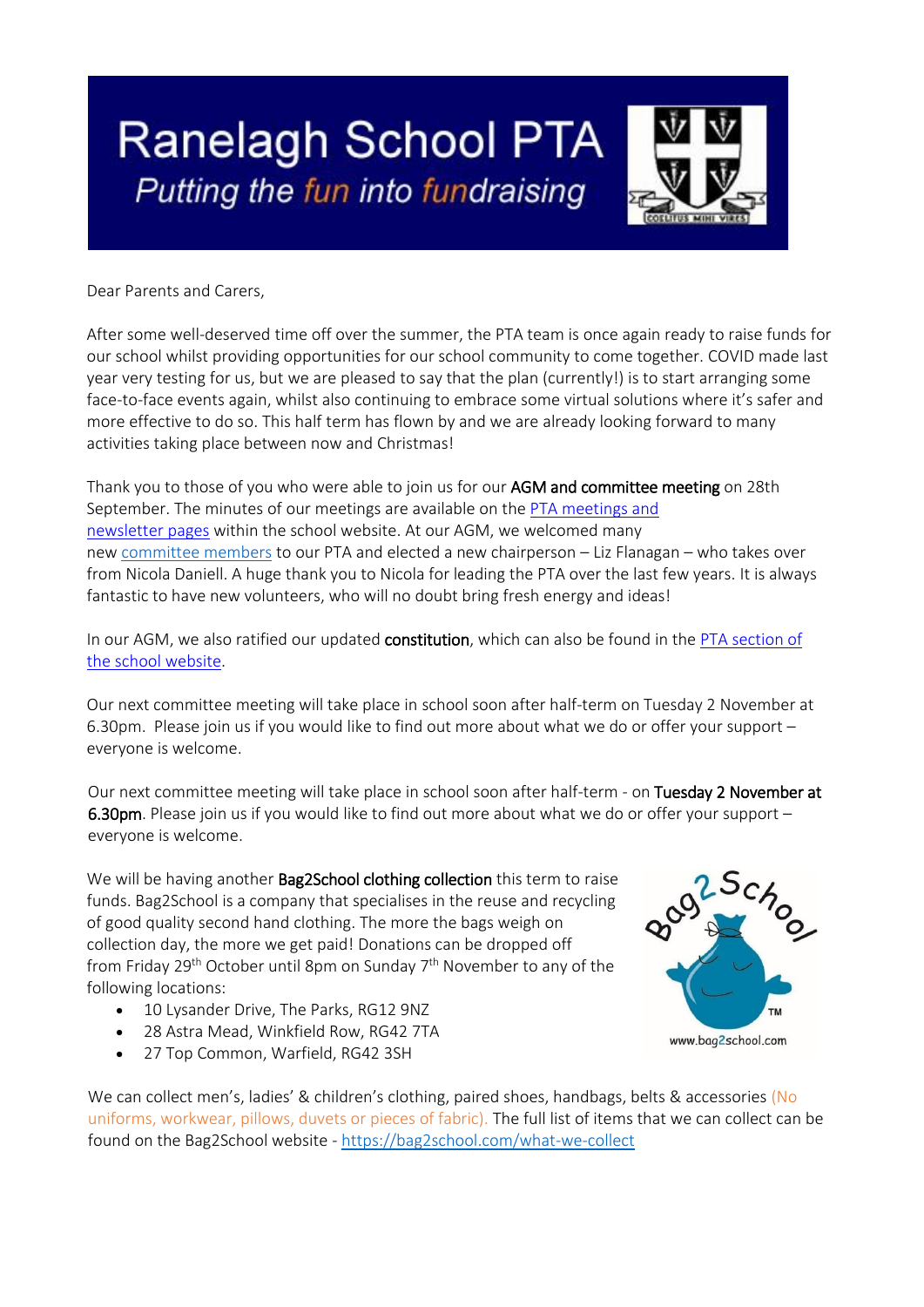#### Second Hand Uniform & Textbook Sale



Our PTA second-hand uniform (SHU) team continues to work sorting through donations and supplying families with good quality second-hand uniform. We will have SHU sales at the Year 7 Information Evening on the 19<sup>th</sup> November and at our Christmas fair (date TBC). In the meantime, if you have any queries or requests regarding second hand uniform please email the SHU team directly - [secondhanduniform@ranelagh.bonitas.org.uk](mailto:secondhanduniform@ranelagh.bonitas.org.uk) and one of our volunteers will respond as quickly as we can.

#### Christmas Hamper Raffle

A small team are busy organising this year's Christmas hamper raffle and will be sharing more details about this soon after half term. Once again, we were also as a set of the sound of the weak of the weak of the weak of the weak of the weak of the weak of the weak of the weak of the weak of the weak of the weak of will be asking Year 7 parents to donate items from a list to list to list to allow us to make up beautiful Christmas hampers filled with lots of Christmas goodies. Please do buy tickets when when when when they're available and you could be one of the lucky winners!



#### Christmas Fair



This year we are hoping to

welcome you to an on-site Christmas event with a difference (subject to COVID regulations at the time). With everything we have been through, we felt that this year that our Christmas event should be about our community. So, our Christmas market with external sellers will remain virtual, and our onsite Christmas fair will focus more on bringing us back together as a community to celebrate Christmas and share fellowship with each other on the first day of Advent, Sunday 28 November. Do please join us for

refreshments and a few PTA and teacher stalls following between 1pm and 4pm, after your morning church services.

#### Virtual Winter Market

Once again, we are running a virtual Winter market Facebook Group for market traders to promote their gifts and products whilst also supporting our school fundraising efforts. It would be nice to support the local businesses who also support our school to buy loved ones (or yourselves!!) some lovely gifts for Christmas. To join the Group, go to [Ranelagh PTA Virtual Market.](https://www.facebook.com/groups/ranelaghmarket/)

#### Other ways to support your PTA!

Bracknell Forest Lottery Scheme is a weekly lottery that raises money for local good causes – and a chance for you to win some money! You can find full details and sign up at: [www.bracknellforestlottery.co.uk/support/ranelagh-school-pta](https://www.bracknellforestlottery.co.uk/support/ranelagh-school-pta) 



**Bracknell Forest LOttery** 

## kindlink

KindLink is our online fundraising platform for supporters to make one-off or on-going donations online to the PTA activities. Giving is easy at: [kindlink.com/charity/ranelaghschool-pta/profile](http://www.kindlink.com/charity/ranelagh-school-pta/profile)

Christmas shopping is on the horizon so please sign up t[o](http://easyfundraising.org.uk/) easyfundraising.org.u[k](http://easyfundraising.org.uk/) - just follow the link and register stating that Ranelagh School PTA - Berkshire is your chosen school to receive any commission donated by the stores you shop from.